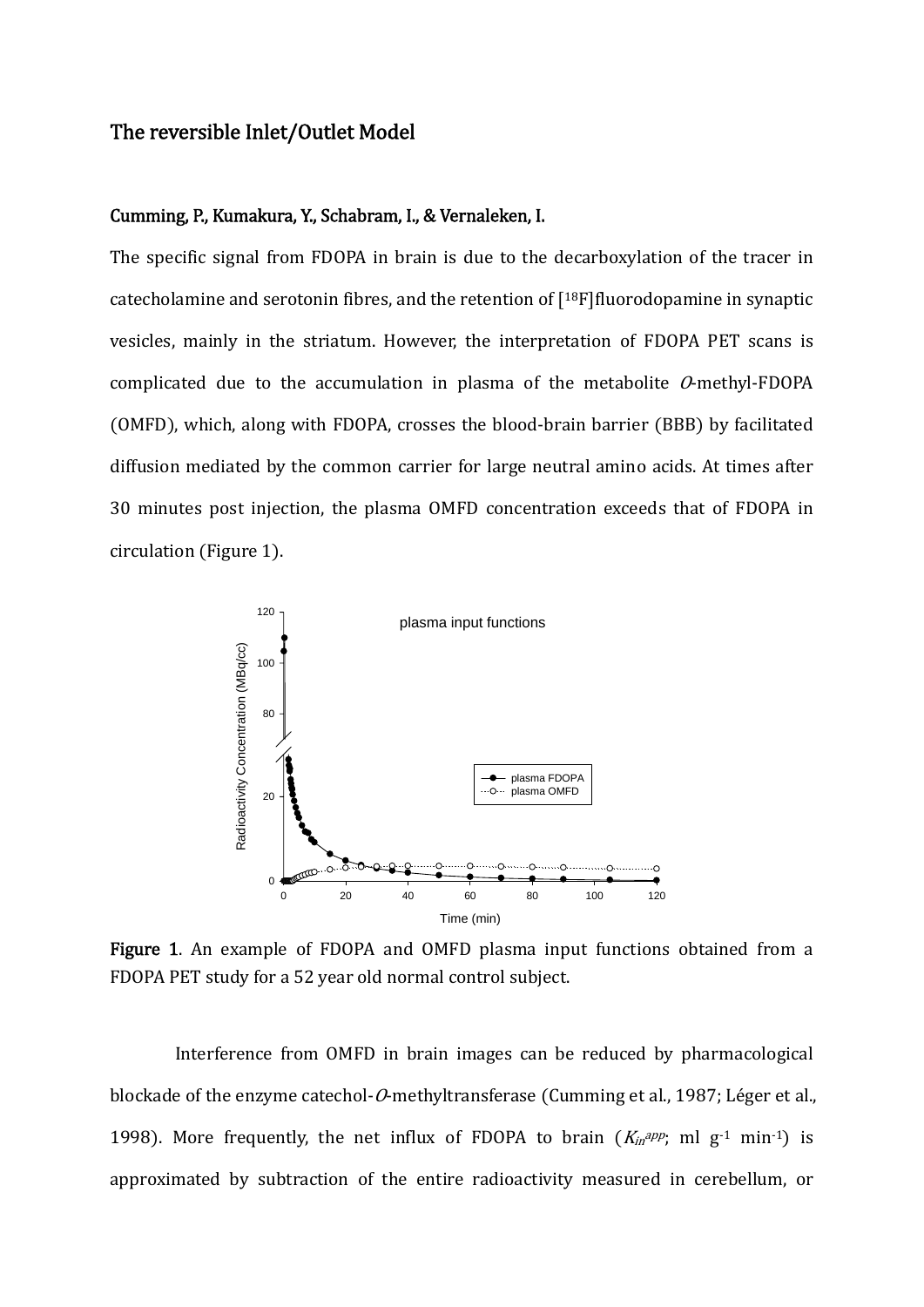other reference region nearly devoid of DOPA decarboxylase activity, followed by application of a linear graphical analysis relative to the metabolite-corrected arterial input for FDOPA (Martin et al., 1989); the net influx  $K_{in}^{app}$  is a macroparameter, defined in terms of the unidirectional blood-brain clearance of FDOPA ( $K_1^D$ ; ml  $g^{-1}$ ), the fractional rate constant for diffusion of FDOPA in brain back to circulation  $(kz^p)$ ; min<sup>-1</sup>), and the relative activity of DOPA decarboxylase in brain  $(k_3^p$ ; min<sup>-1</sup>), i.e.  $(K_1^p \times k_3^p)/(k_2^p + k_3^p)$ . This model is illustrated in Figure 2A. However, the linear graphical approach suffers from over-subtraction of brain FDOPA, resulting in undefined  $[18F]$ fluorodopamine formation in striatum during the first 10‐20 minutes of the dynamic PET recording, and furthermore fails to accommodate the diffusion from brain of deaminated  $[18F]$ fluorodopamine metabolites, which becomes very substantial within an hour or tracer injection (Cumming et al., 2001).

A more physiologically relevant analysis entails a constrained compartmental model, which affords the estimation of the relative activity of DOPA decarboxylase in living brain  $(k_3$ ; min<sup>-1</sup>; Gjedde et al., 1991; Huang et al., 1991). This model implicitly entails at least five kinetic parameters, i.e. the unidirectional blood‐brain clearances of FDOPA  $(K_1^D)$  and OMFD  $(K_1^M)$ , the fractional rate constants for the diffusion from brain of FDOPA  $(kz^D)$  and OMFD  $(kz^M)$ , and the relative activity of DOPA decarboxylase  $(kz^D)$ . As implemented by Huang et al., (1991), the model also accommodates a rate constant for the clearance from brain of  $[18F]$ fluorodopamine together with its deaminated metabolites (Figure 2). This clearly over-specified model is simplified through the use of two physiologically‐justified constraints: First, the blood brain permeabilities of OMFD and FDOPA are held to have a constant ratio in all brain regions  $(q, K_1M/K_1D)$ ; the magnitude of q has been explicitly measured once in rat ( $q = 2.2$ ; Reith et al., 1990), and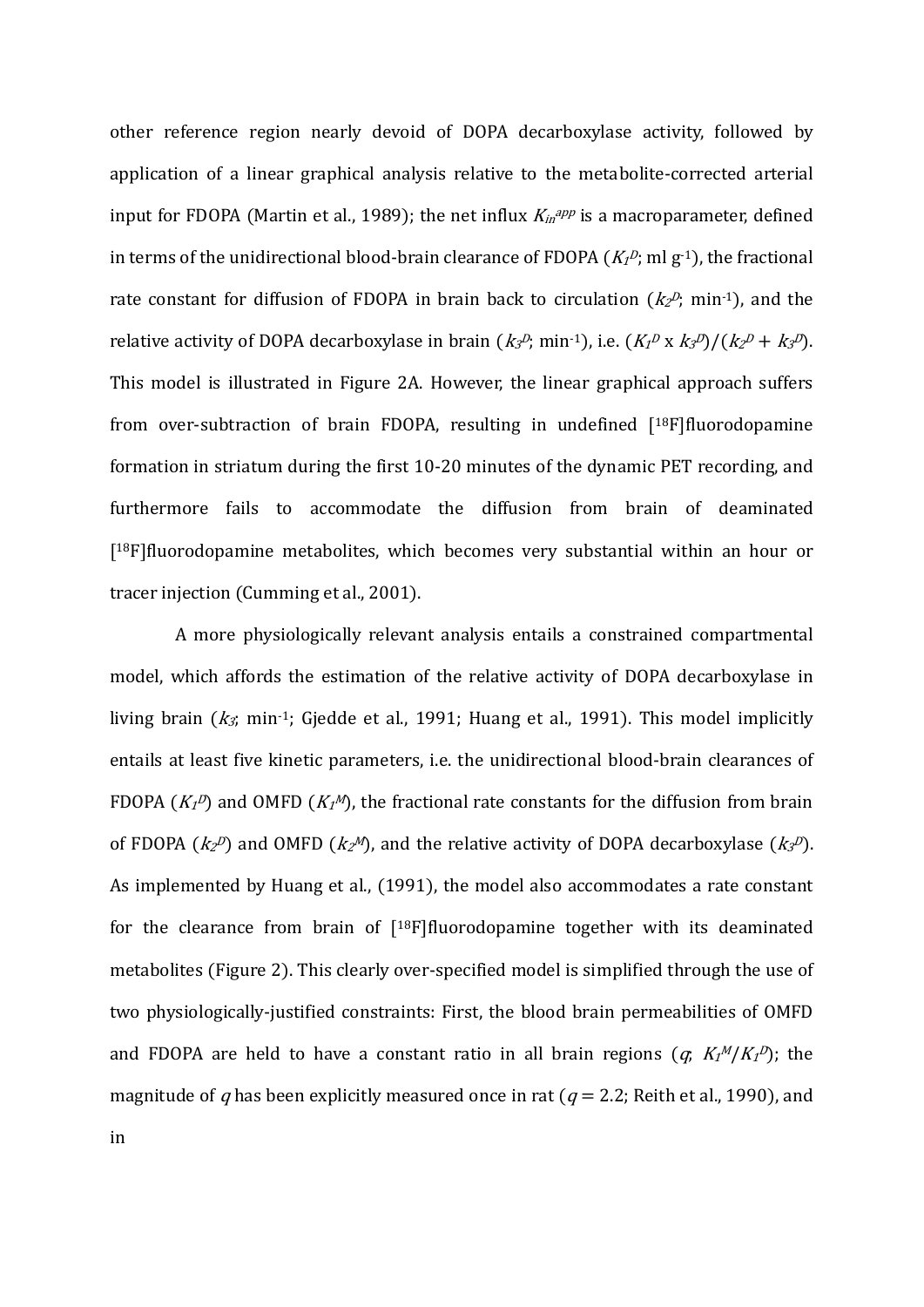

(C) Reversible inlet-and-oulet model

Figure 2. The several approaches to kinetic modelling of FDOPA. (A) The conventional linear graphic analysis, with (over)-subtraction of the entire cerebellum TAC so as to remove the contribution of brain OMFD. The net influx Kinapp is a macro-parameter defined by the unidirectional blood-brain clearance  $(K_I^D)$ , the diffusion of FDOPA in brain back to circulation ( $kz^p$ ), and the irreversible trapping of  $\lceil 18F \rceil$ fluorodopamine in brain  $(k_3\ell)$ , neglecting in most applications the real and progressive loss of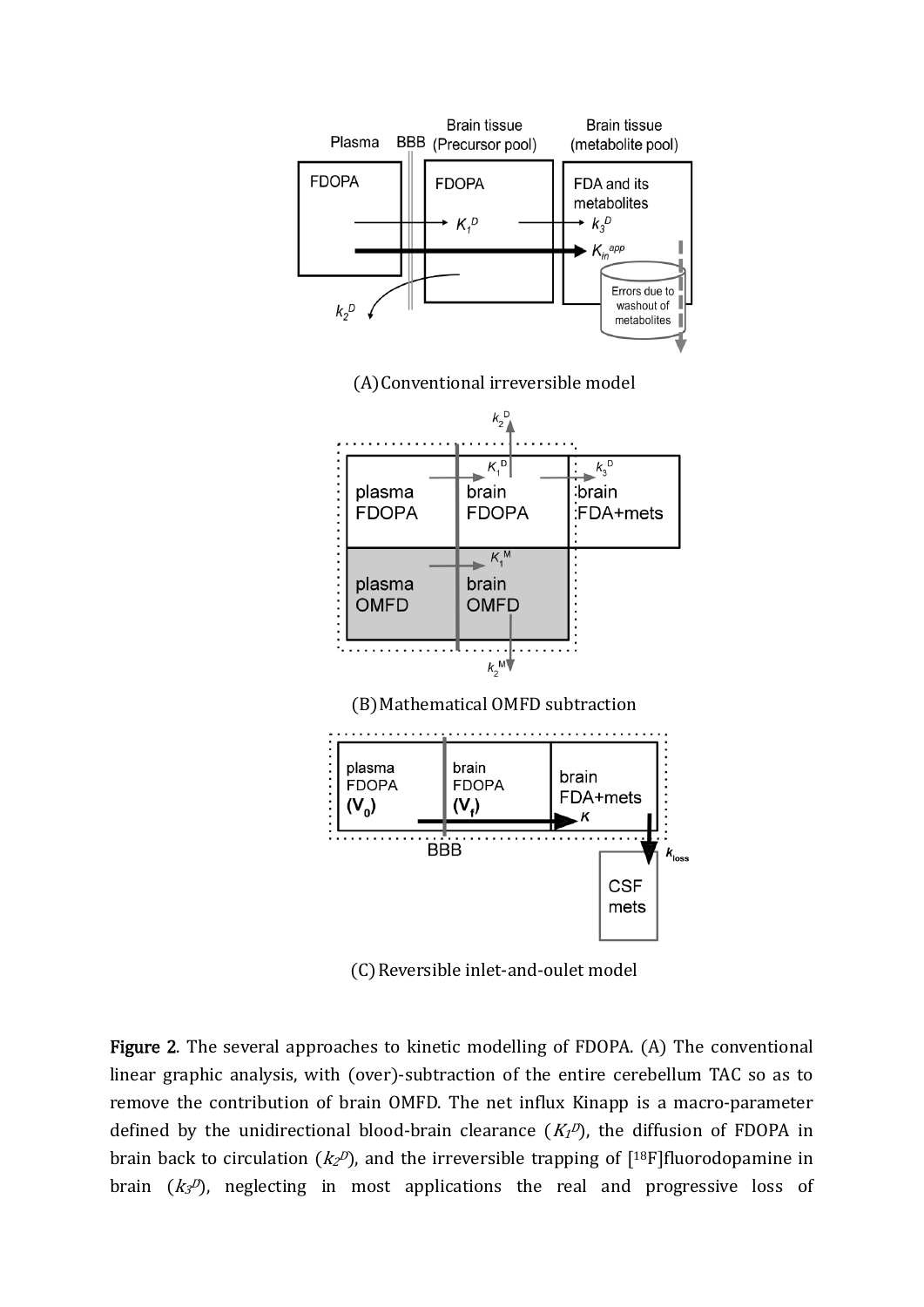decarboxylated and deaminated metabolites. (B) The compartmental model employing a dual input function, with constraints to reduce the number of parameters. In the IOM, the cerebellum TAC for OMFD is calculated and subtracted from the entire dynamic brain volume, in order to isolate the decarboxylation pathway. (C) The IOM is then used to estimate the intrinsic clearance of  $FDOPA$  to brain  $(K)$ , and the washout rate constant  $(k_{loss})$ . Figure modified from Kumakura and Cumming (2009).

three human PET studies:  $(q = 0.7$  (normals) or 1.0 (Parkinson's disease) Dhawan et al., 1996);  $q=1.1$  (Wahl and Nahmias, 1996), and  $q=1.7$  (Huang et al., 1991), giving a mean value of  $q=1.5$  (see Cumming and Gjedde, 1998). The claim that  $K_l$ <sup>M</sup>/ $K_l$ <sup>D</sup> exceeds unity has face validity, given the general relationship between the octanol/water partition coefficient of LNAAs and their transport kinetics (Smith et al., 1987), and the substantially different retention times of OMFD and DOPA by reverse phase liquid chromatography. However, we have shown that the estimation of the parameter of main interest is not highly sensitive to the magnitude of  $q$ , in the range from  $1 - 2$  (Figure 3).



Figure 3. Calculated brain OMFD TACs obtained using the OMFD arterial input function and two different magnitudes of  $q$  ( $q=1.0$  and 1.5), together with total PET TACs of putamen and cerebellum obtained from the same FDOPA experiment are shown in Figure 1. The dual input constrained fitting of cerebellum gave  $K_1P=0.041$  ml g<sup>-1</sup> min<sup>-1</sup>, and  $k_2$ <sup> $D$ </sup>=0.057 min<sup>-1</sup>). The calculated brain OMFD curves differ only with respect to the curvature of the middle phase  $(15{\text -}60 \text{ min})$ , and converge perfectly towards the end of the 120 minute recordings. In practice, this difference has little effect on the calculation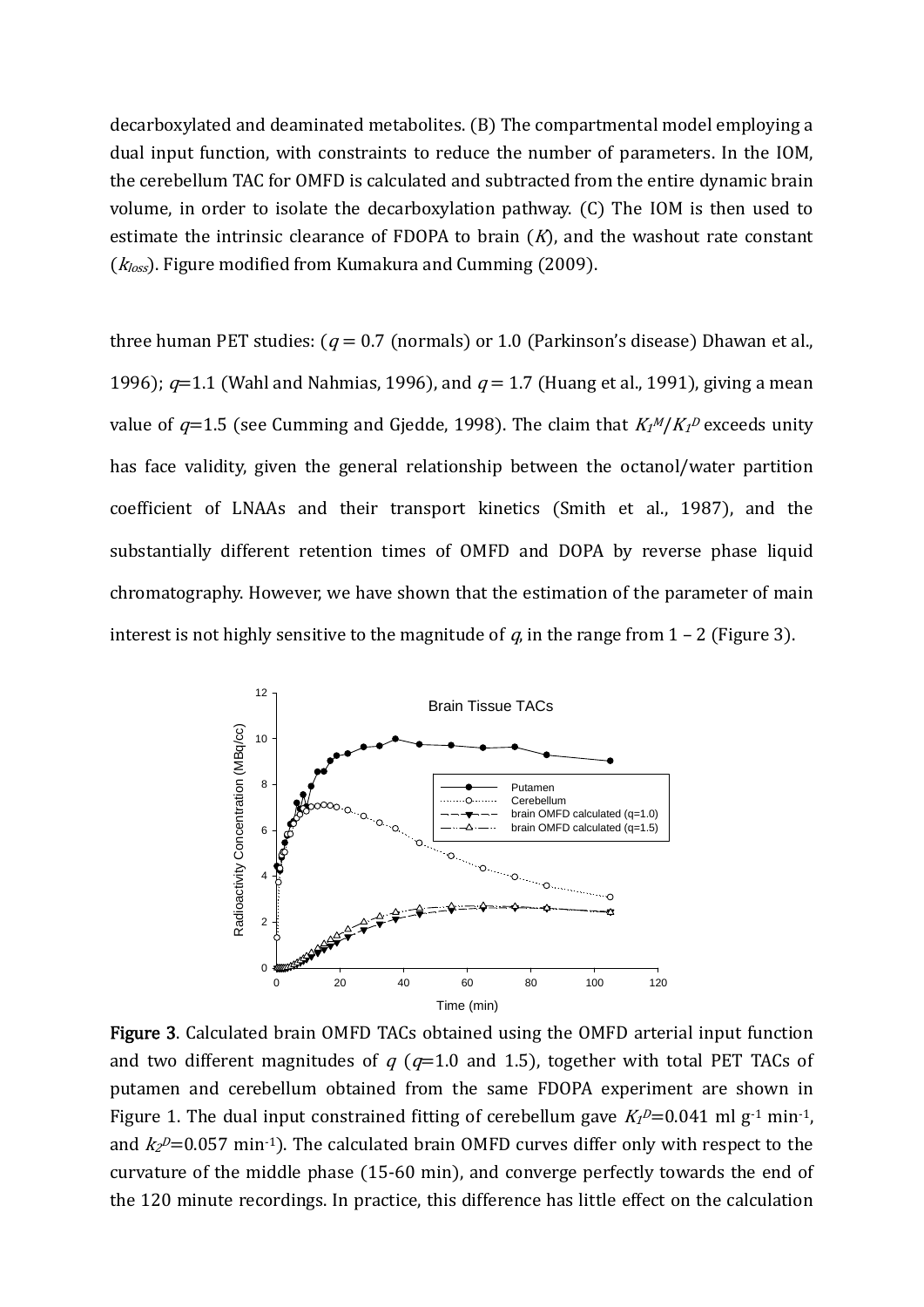of the magnitude of the three IOM parameters  $(K, V_d$  and  $k_{loss}$ ).

The second constraint used in the compartmental analysis of FDOPA is to assume that the equilibrium distribution volumes for FDOPA  $(K_1^p/K_2^p)$  and OMFD  $(K<sub>I</sub><sup>M</sup>/K<sub>2</sub><sup>M</sup>)$  are identical throughout brain. This is to be expected for any amino acid with facilitated diffusion across the blood‐brain barrier, and a large body of evidence indicates that the common distribution volume is close to that expected from the water content of brain divided by that of blood. i.e. approximately 0.75 ml g‐1.

The constrained compartmental model for FDOPA is evaluated in two steps. First, the common partition volume for FDOPA and OMFD is calculated in cerebellum  $d$  (dotted box in Figure 2B), where the activity of DOPA decarboxylase is expected to be close to zero. Knowing the arterial inputs for FDOPA and OMFD during 60 minutes, the common distribution volume is calculated as the sum of the OMFD content in cerebellum,

$$
M^{M}(t) = K_{1}^{M} e^{-k_{2}^{M}(t)} \otimes C_{p}^{M}(t) + V_{0} C_{p}^{M}(t)
$$
\n(1)

And the FDOPA content in cerebellum,

$$
M^{D}(t) = K_{1}^{D} e^{-k_{2}^{D}(t)} \otimes C_{p}^{D}(t) + V_{0} C_{p}^{D}(t)
$$
\n(2)

i.e. the sum  $M^p(t)$ +  $M^M(t)$  with the constraints as noted above:  $q = K_l^M / K_l^p = 1.5$ , and a common equilibrium distribution volume for the two amino acids in brain,  $V_{e}$ =  $K_I^D/k_2^D = K_I^M/k_2^M$ . These constraints reduced the number of unknown parameters to two,  $K_1^D$ ,  $V_e$ , when  $V_0$ , the plasma volume in brain, is assumed to be constant, i.e. 0.05 ml  $g^{-1}$ .

As noted above, the net influx of FDOPA from plasma to brain by facilitated diffusion at the BBB and metabolic trapping is susceptible to the progressive loss of the decarboxylated metabolites. While  $[18F]$ fluorodopamine is not itself diffusible, it is deaminated by monoamine oxidase, yielding  $[18F]$ fluoro-DOPAC, which is a substrate for COMT in brain, yielding  $[18F]$ fluoro-HVA. Both of these acidic metabolites diffuse across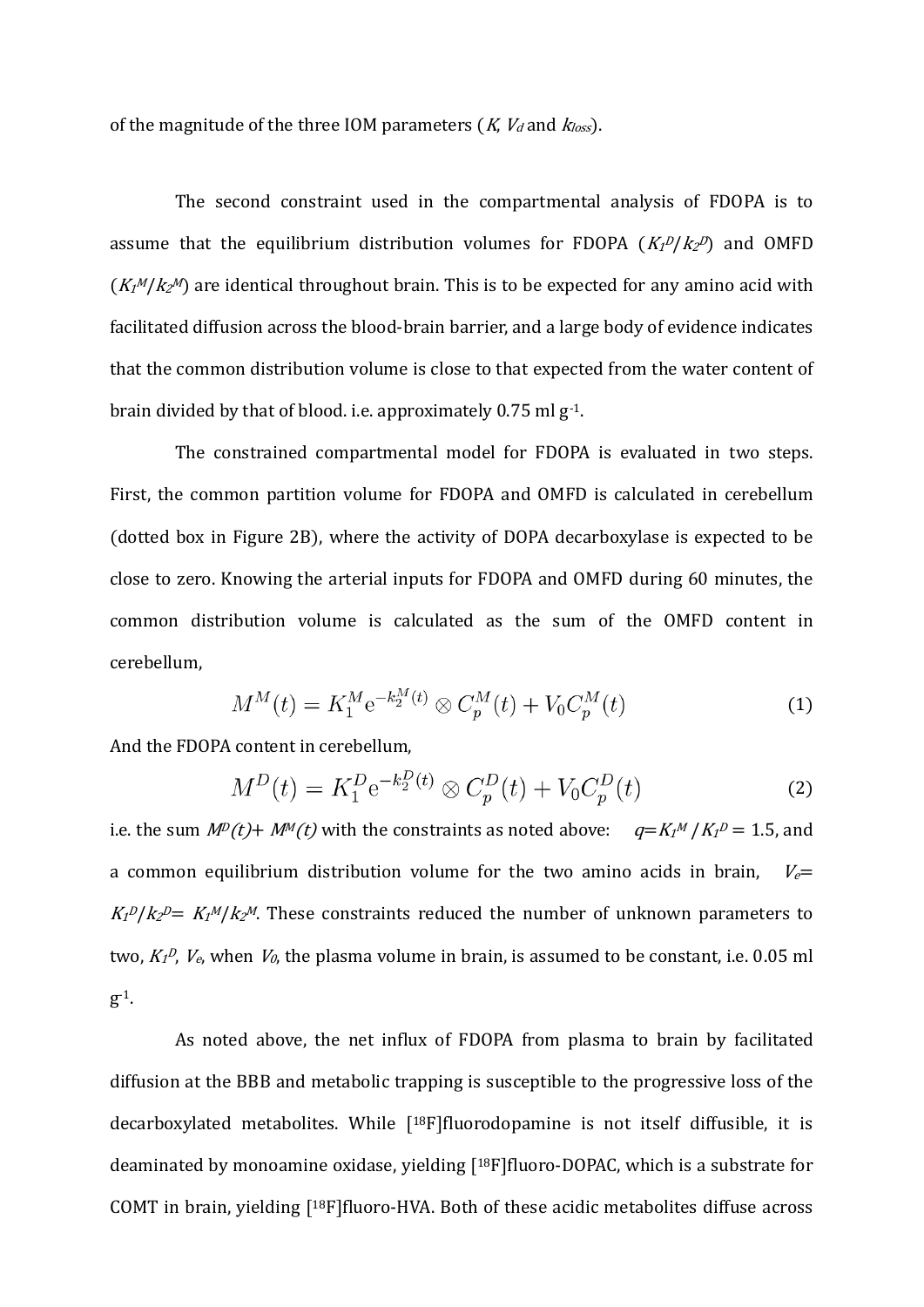the BBB (Cumming et al., 1994), leading to a substantial loss of trapped signal in the course of prolonged PET recordings. This phenomenon can be used to advantage in steady-state analyses of FDOPA PET recordings. We have developed the inlet-outlet model (IOM) for calculating kinetic rate constants for both the intrinsic FDOPA transfer corrected for loss  $(K)$  and the elimination of decarboxylated metabolites from brain  $(k_{loss})$ , by considering [<sup>18</sup>F] fluorodopamine together with its deaminated metabolites to occupy a single diffusible pool in brain.

The IOM model is evaluated in two stages. First, the brain time-activity curve for OMFD in cerebellum is calculated with the constrained compartmental model, using equations 1 and 2, above. The entire dynamic PET recording is then subtracted frame-wise by the calculated brain OMFD curve (Kumakura et al. 2005), which isolates the brain radioactivities due to FDOPA, [<sup>18</sup>F]fluorodopamine, and its deaminated metabolites. We next evaluate the local magnitude of FDOPA-K, which disregards the (FDOPA) precursor pool in brain. Then, the brain concentration  $M_m(t)$ , i.e.  $[18F]$ fluorodopamine and its deaminated metabolites, can be expressed as a first order differential equation Eq.(3), involving the arterial plasma FDOPA concentration  $C_p(t)$ , as a function of circulation time (Kumakura et al. 2006).

$$
\frac{dM_m(t)}{dt} = KC_p(t) - k_{loss}M_m(t)
$$
\n(3)

An integration operation yields Eq.(4).

$$
M_m(t) = K \int_0^t C_p(\tau) d\tau - k_{loss} \int_0^t M_m(\tau) d\tau
$$
\n(4)

Assuming that the distribution volume of the precursor pool  $(V_t)$  approaches a constant after a certain period of time (10-20 min after the dose injection), and given an effective plasma volume in brain  $(V<sub>0</sub>)$ , the total mass of the tracer in the VOI after subtraction of OMFD,  $M(t)$  can be expressed by Eq.(5).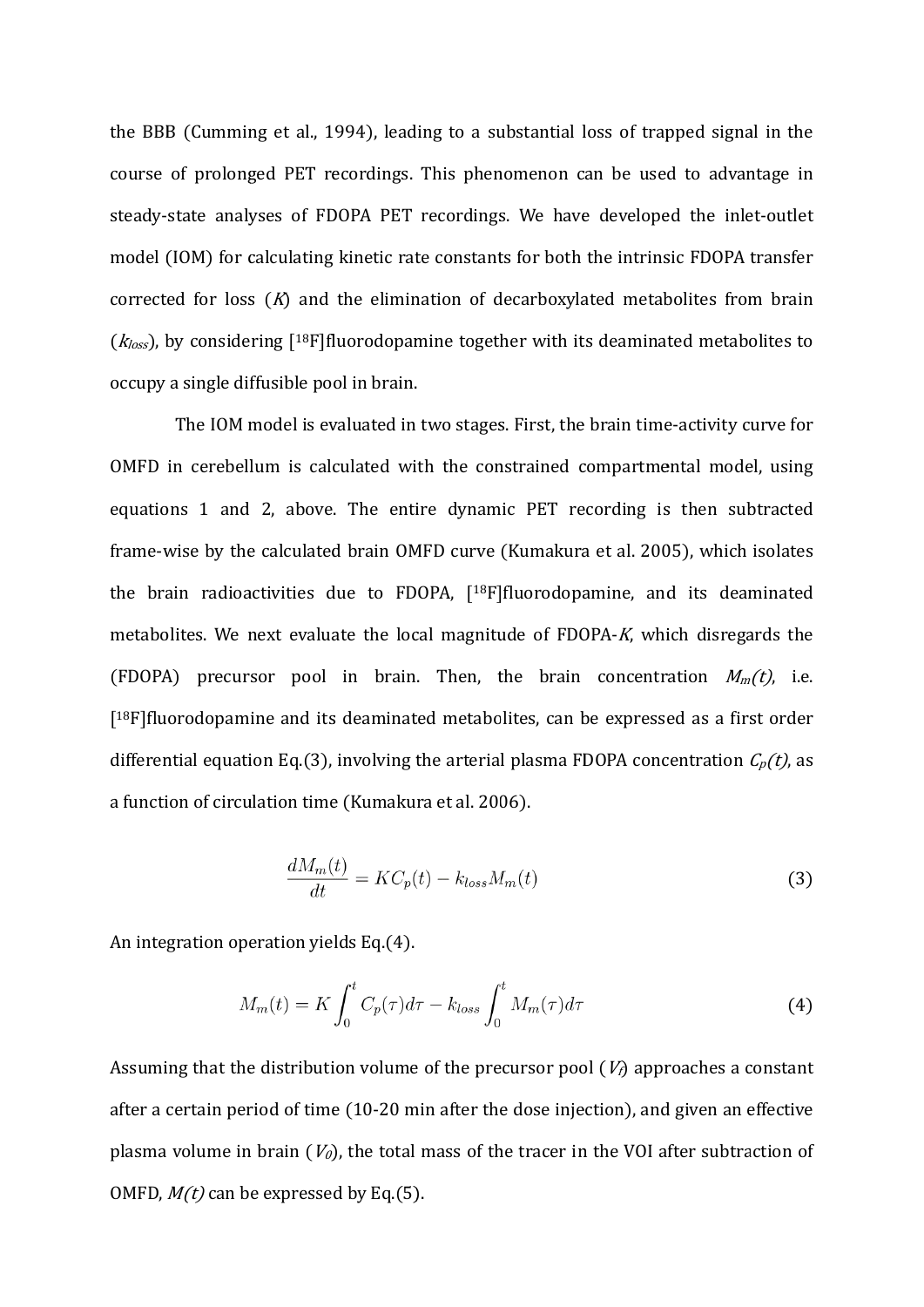$$
M(t) = M_m(t) + (V_f + V_0)C_p(t)
$$
\n(5)

Isolating  $M_m(t)$  to the left side gives Eq.(6)

$$
M_m(t) = M(t) - (V_f + V_0)C_p(t)
$$
\n(6)

Substituting the right side of Eq.(6) for two functions of  $M_m(t)$  on both sides of Eq.(4) gives  $Eq.(7)$ 

$$
M(t) - (V_f + V_0)C_p(t) = K \int_0^t C_p(\tau)d\tau - k_{loss} \int_0^t \{ M(\tau) - (V_f + V_0)C_p(\tau) \} d\tau
$$
\nwhich is the same as Eq. (8), and after collecting like terms as Eq. (9).

which is the same as Eq.(8), and after collecting like terms as Eq.(9).

$$
M(t) = K \int_0^t C_p(\tau) d\tau - k_{loss} \int_0^t M(\tau) d\tau + k_{loss} (V_f + V_0) \int_0^t C_p(\tau) d\tau + (V_f + V_0) C_p(t)
$$
\n
$$
M(t) = \{ K + k_{loss} (V_f + V_0) \} \int_0^t C_p(\tau) d\tau - k_{loss} \int_0^t M(\tau) d\tau + (V_f + V_0) C_p(t)
$$
\n(9)

Dividing both sides of Eq.(9) by  $k_{loss}$ , and placing the terms with kinetic coefficients to be estimated on the right side gives Eq. (10).

$$
\int_0^t M(\tau)d\tau = \{EDV + (V_f + V_0)\} \int_0^t C_p(\tau)d\tau - \frac{M(t)}{k_{loss}} + \frac{(V_f + V_0)}{k_{loss}} C_p(t) \tag{10}
$$

By applying multiple time points of OMFD-subtracted brain TACs to this linearized solution Eq.(8), a set of system equations enables calculation for the magnitudes of the three coefficients (macroparameters):  $P(1) = V_d = {EDV + (V_f + V_0)}, P(2) = 1/k_{loss}$  $P(3)=(V_f+V_0)/k_{loss}$ . Thus, the first kinetic parameter  $V_d$  equals  $P(1)$ , the second parameter  $k_{loss}$  is calculated as the reciprocal of P(2), and the third parameter K is calculated as  $EDV$  multiplied by  $k_{loss}$  all the three macroparameters (P(1), P(2) and P(3)). In order to avoid negative kinetic estimates, a function in Optimization Toolbox of MATLAB (The MathWorks, Inc., Natick, Mass, USA.) for solving constrained linear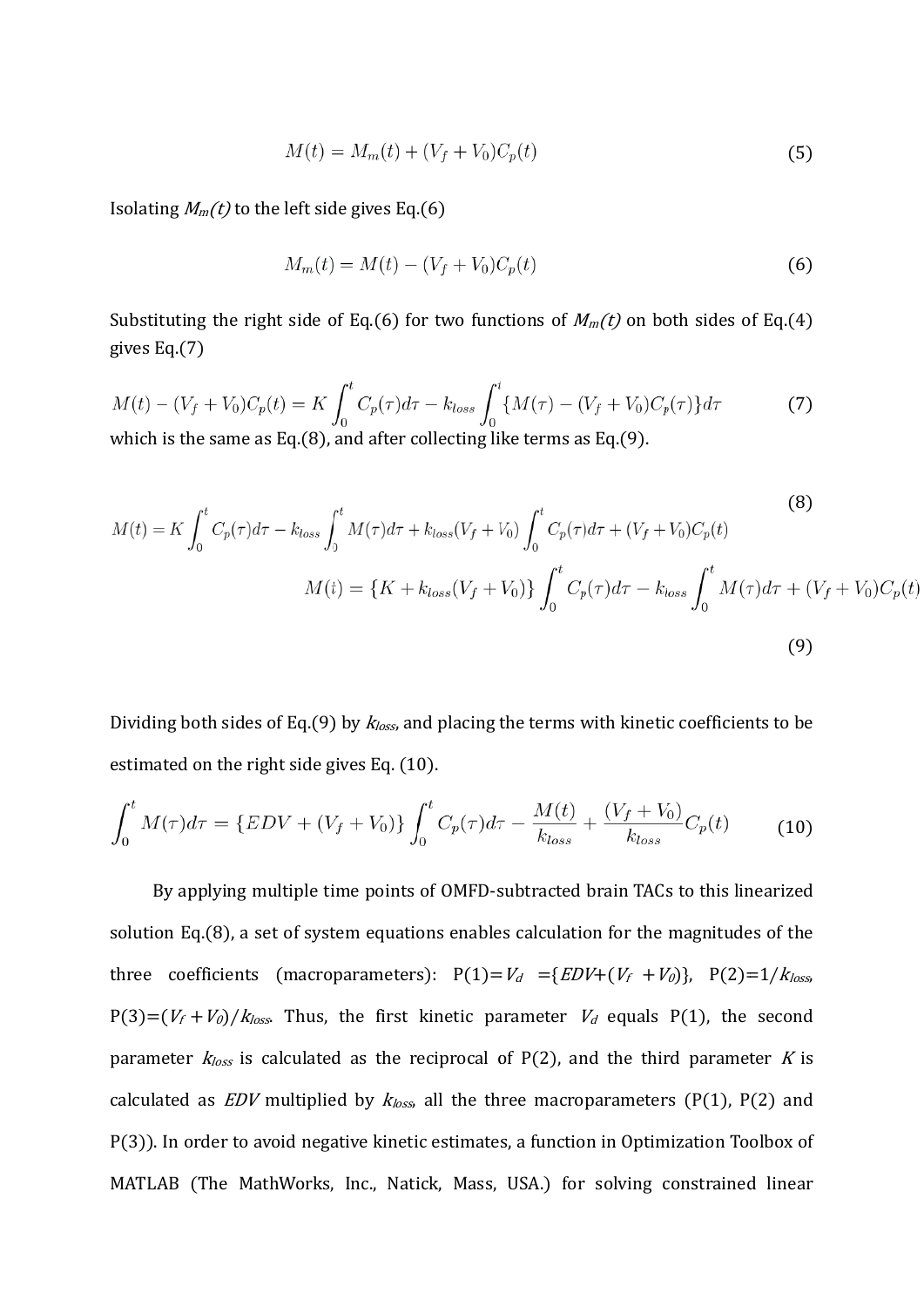least‐squares problems is useful.

## References:

Cumming P, Boyes BE, Martin WR, Adam M, Ruth TJ, McGeer EG. (1987) Altered metabolism of [18F]-6-fluorodopa in the hooded rat following inhibition of catechol-O-methyltransferase with U-0521. Biochem Pharmacol. 36(15):2527-31.

Cumming P, Kuwabara H, Gjedde A. (1994) A kinetic analysis of 6-[18F]fluoro-L-dihydroxyphenylalanine metabolism in the rat. J Neurochem. 63(5):1675-82.

Cumming, P, and Gjedde, A. (1998) Compartmental analysis of dopa decarboxylation in living brain from dynamic positron emission tomograms. Synapse 29, 37‐61.

Cumming P, Munk OL, Doudet D. (2001) Loss of metabolites from monkey striatum during PET with FDOPA. Synapse.  $41(3):212-8$ .

Dhawan V, Ishikawa T, Patlak C, Chaly T, Robeson W, Belakhlef A, Margouleff C, Mandel F, Eidelberg D. (1996) Combined FDOPA and 3OMFD PET studies in Parkinson's disease. J Nucl Med. 37(2):209-16.

Gjedde A, Reith J, Dyve S, Léger G, Guttman M, Diksic M, Evans A, Kuwabara H. (1991) Dopa decarboxylase activity of the living human brain. Proc Natl Acad Sci U S A. 88(7):2721-5.

Huang SC, Yu DC, Barrio JR, Grafton S, Melega WP, Hoffman JM, Satyamurthy N, Mazziotta JC, Phelps ME. (1991) Kinetics and modeling of L-6-[18F]fluoro-dopa in human positron emission tomographic studies. J Cereb Blood Flow Metab. 11(6):898-913.

Kumakura Y, Vernaleken I, Gründer G, Bartenstein P, Gjedde A, and Cumming P. (2005) PET studies of net blood-brain clearance of FDOPA to human brain: Age-dependent decline of  $[18F]$ fluorodopamine storage capacity. J Cereb Blood Flow Metab. 25, 807-19.

Kumakura Y, Gjedde A, Danielsen E, Christensen S, and Cumming P. (2006) Dopamine storage capacity in caudate and putamen of patients with early Parkinson's disease; correlation with asymmetry of motor symptoms. J Cereb Blood Flow Metab. 26:358‐70. Kumakura et al., 2006.